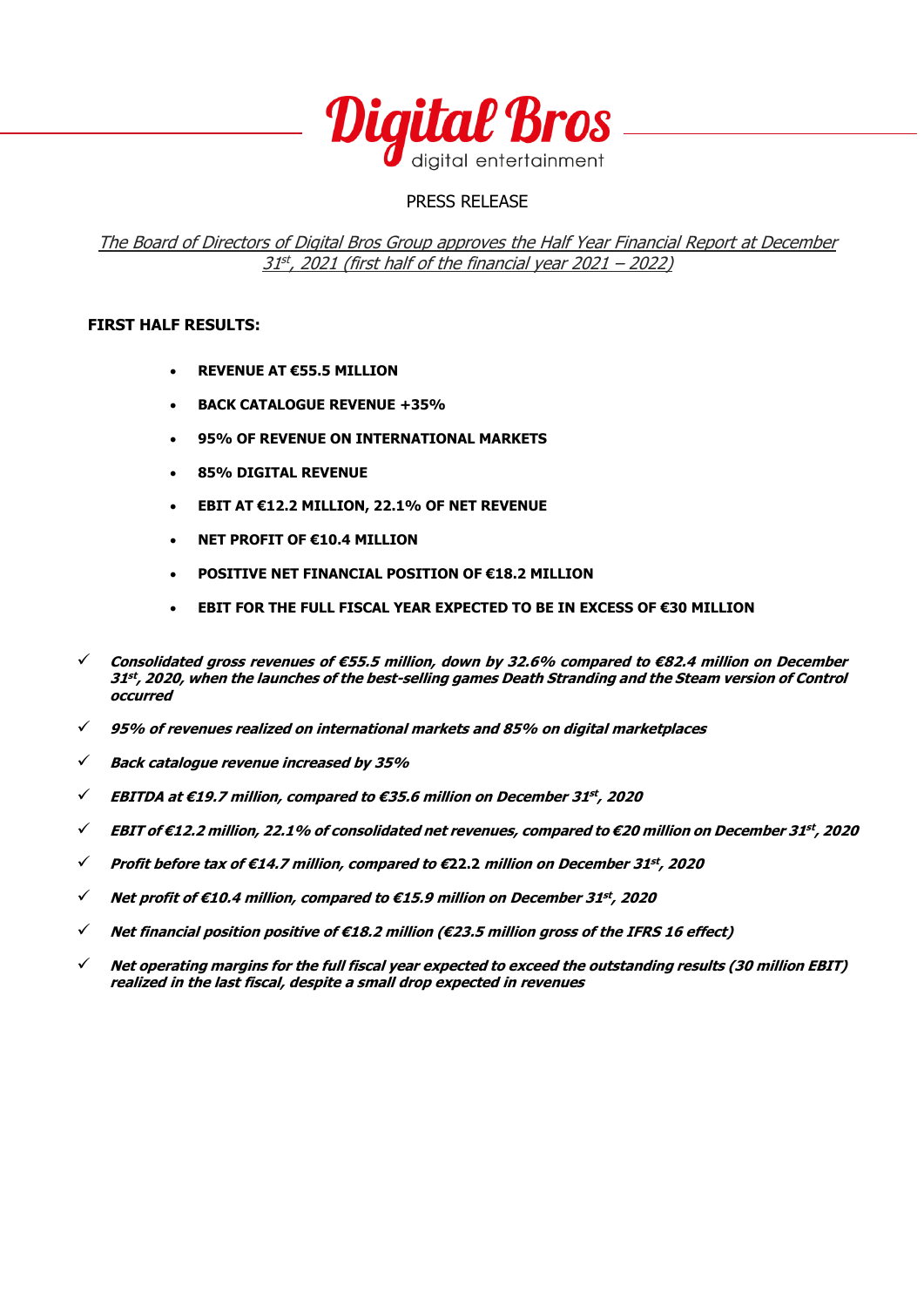Milan, March 8<sup>th</sup>, 2022 – The **Board of Directors of Digital Bros Group (DIB:MI)**, which is listed on the Euronext STAR segment of Borsa Italiana and operates in the videogames market, **today approved the Half Year Financial Report for the period ended December 31st, 2021** (first half of the fiscal year from July 1st, 2021 to June 30th, 2022).

| RESULTS FOR THE FIRST HALF OF FINANCIAL YEAR 2021-2022 (AT 31.12.2021) |          |          |               |          |  |  |  |  |  |
|------------------------------------------------------------------------|----------|----------|---------------|----------|--|--|--|--|--|
| Euro thousand                                                          | 31.12.21 | 31.12.20 | <b>Change</b> | Change % |  |  |  |  |  |
| <b>Gross revenue</b>                                                   | 55,518   | 82,381   | (26, 863)     | $-32.6%$ |  |  |  |  |  |
| <b>Gross operating margin (EBITDA)</b>                                 | 19,717   | 35,605   | (15,888)      | $-44.6%$ |  |  |  |  |  |
| <b>Operating margin (EBIT)</b>                                         | 12,226   | 19,916   | (7,690)       | $-38.6%$ |  |  |  |  |  |
| <b>Profit before tax</b>                                               | 14,726   | 22,153   | (7,427)       | $-33.5%$ |  |  |  |  |  |
| Net profit                                                             | 10,390   | 15,850   | (5,460)       | $-34.4%$ |  |  |  |  |  |

Digital Bros Group's key consolidated results for the first half of financial year 2021-2022, together with prior period comparatives, are as follows:

- **Consolidated gross revenues** of €55.5 million, compared to €82.4 million on December 31<sup>st</sup>, 2020 (-32.6%);
- **EBITDA** of  $\in$ 19.7 million, compared to  $\in$ 35.6 million on December 31<sup>st</sup>, 2020;
- **EBIT** of €12.2 million, compared to €20 million on December 31st, 2020;
- **Profit before tax** of  $\epsilon$ 14.7 million, compared to  $\epsilon$ 22.2 million on December 31<sup>st</sup>, 2020;
- Net profit increased to €10.4 million, compared to €15.9 million on December 31<sup>st</sup>, 2020.

#### **RESULTS BY OPERATING SEGMENT**

Revenue for the half year amounted to €55.5 million, decreasing by 32.6% compared to the previous fiscal year, when the best-selling video game Death Stranding and the Steam version of Control were initially launched.

With no significant new releases, the first half year revenue were a mix of different but existing back catalogue products. The best-selling videogame has been the evergreen Assetto Corsa, IP owned by the Group, which realized €9 million during the period. Back catalogue sales grew by 35%, increasing by €6.9 million compared to the previous fiscal year.

Revenue from international markets were 95% of the total revenues in the period and digital revenue in the period were 85% of the total.

A breakdown by operating segment for the period ended December 31st, 2021 compared to the period ended December 31st, 2020 is provided below:

| <b>Euro thousand</b>        | <b>Net revenue</b><br><b>Gross revenue</b> |        |           |               |        |        |          |           |               |  |
|-----------------------------|--------------------------------------------|--------|-----------|---------------|--------|--------|----------|-----------|---------------|--|
|                             | 2022                                       | 2021   |           | <b>Change</b> |        |        |          | 2021      | <b>Change</b> |  |
| <b>Premium Games</b>        | 49,348                                     | 74,739 | (25, 391) | -34.0%        | 49,263 | 73,496 | (24,233) | $-33.0\%$ |               |  |
| Free to Play                | 3,670                                      | 4,483  | (813)     | -18.1%        | 3,670  | 4,483  | (813)    | $-18.1\%$ |               |  |
| Italian Distribution        | 2.189                                      | 2,932  | (743)     | $-25.3\%$     | 2,081  | 2,738  | (657)    | $-24.0\%$ |               |  |
| Other projects              | 311                                        | 227    | 84        | 37.1%         | 311    | 227    | 84       | $37.1\%$  |               |  |
| <b>Total gross revenues</b> | 55,518                                     | 82,381 | (26,863)  | $-32.6%$      | 55,325 | 80,944 | (25,619) | $-31.7%$  |               |  |

The **Premium Games** operating segment represents 89% of the gross revenue.

Video games developed by the internal studios and intellectual properties fully owned by the Group accounted for 30% of the total revenue in the period. 45% of revenue came from the co-owned IPs and long-term agreements (more than ten years). A breakdown of Premium Games revenue by the type of rights held by the Group at December 31st, 2021 is provided below with comparative figures at December  $31<sup>st</sup>$ , 2020: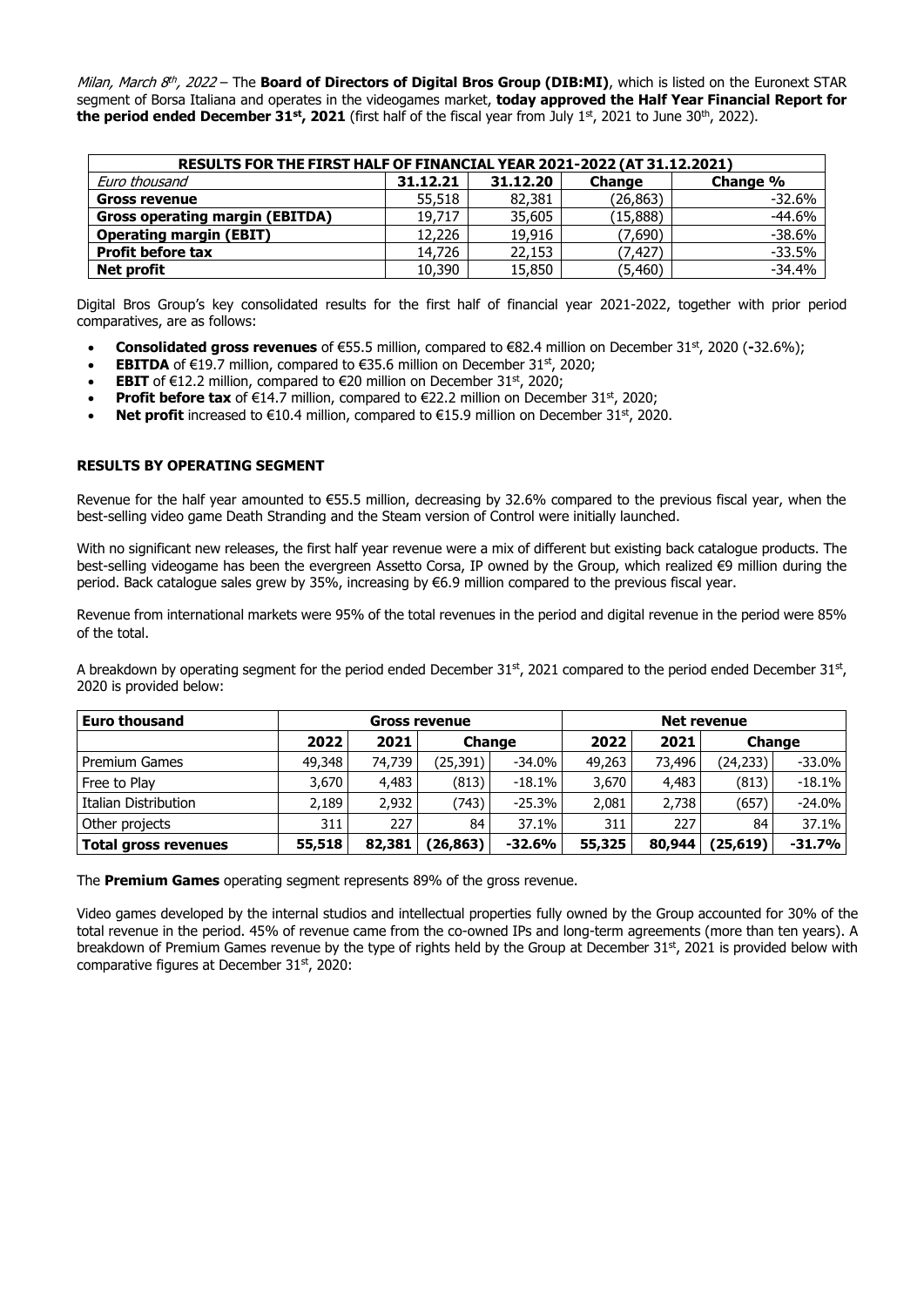

The Free-to-Play operating segment showed a 18.1% decrease from € 4.5 million at December 31<sup>st</sup>, 2020 to €3.7 million. The main Free to Play product launch of the current year, Puzzle Quest 3, will be released globally in March 2022.

The **Italian Distribution** operating sector revenue decreased by 25.3% (from €2.9 million down to €2.2 million), due to the continuous decline of retail distribution in the market, and accelerated by the effects of the COVID-19 pandemic.

Digital Bros Group's revenues and earnings by operating segments for the period are as follows:

| <b>Euro thousand</b> | <b>Premium</b><br>Games | <b>Free to Play</b> | <b>Italian</b><br><b>Distribution</b> | <b>Other</b><br><b>Activities</b> | <b>Holding</b> | <b>Total</b> |
|----------------------|-------------------------|---------------------|---------------------------------------|-----------------------------------|----------------|--------------|
| Gross revenues       | 49,348                  | 3,670               | 2,189                                 | 311                               |                | 55,518       |
| <b>EBITDA</b>        | 22,538                  | 1,109               | (377)                                 | (113)                             | (3,440)        | 19,717       |
| <b>EBIT</b>          | 16,369                  | 212                 | (501)                                 | (137                              | (3,717)        | 12,226       |

The **EBITDA** realized in the first half of the year has been €19.71 million corresponding to 35.6% of the consolidated net revenue, a decrease of €15.88 million compared to the €35.61 million realized in the previous year.

**Depreciation** and **amortization** decreased by €7.81 million.

The **EBIT** amounted to €12.23 million decreasing by €7.69 million compared to €19.92 million as at December 31<sup>st</sup>, 2020. The EBIT stood at 22.1% of the consolidated gross revenue for the period.

**Net income** was positive for €2.5 million, compared to €2.24 million realized in the previous year.

**Profit before tax** for the period ended December 31<sup>st</sup>, 2021 amounted to €14.73 million, a decrease of €7.43 million compared to profit before tax of  $\epsilon$ 22.15 million as at December 31<sup>st</sup>, 2020.

**Net profit** for the period amounted to €10.39 million compared to €15.85 million as at December 31<sup>st</sup>, 2020.

**Net profit attributable to the shareholders of the Group** was €10.63 million.

**Basic profit per share** and **diluted profit per share** were respectively €0.75 and €0.72 compared to the €1.11 and €1.09 profit per share as at December 31st, 2020.

#### **NET FINANCIAL POSITION**

The Net Financial Position amounted to €18.23 million. As expected, it decreased from €38.25 million as at June 30th, 2021 by €20.02 million in sync with the significant investment plan conducted by the Group during the fiscal year. The Net Financial Position gross of the IFRS 16 effect amounted to €23.5 million.

#### **TREASURY SHARES**

It is hereby disclosed that as at December  $31st$ , 2021 Digital Bros S.p.A. did not hold any treasury shares, as no transactions have been performed in the period, pursuant to Art. 2428 paragraph 2.3 of the Italian Civil Code.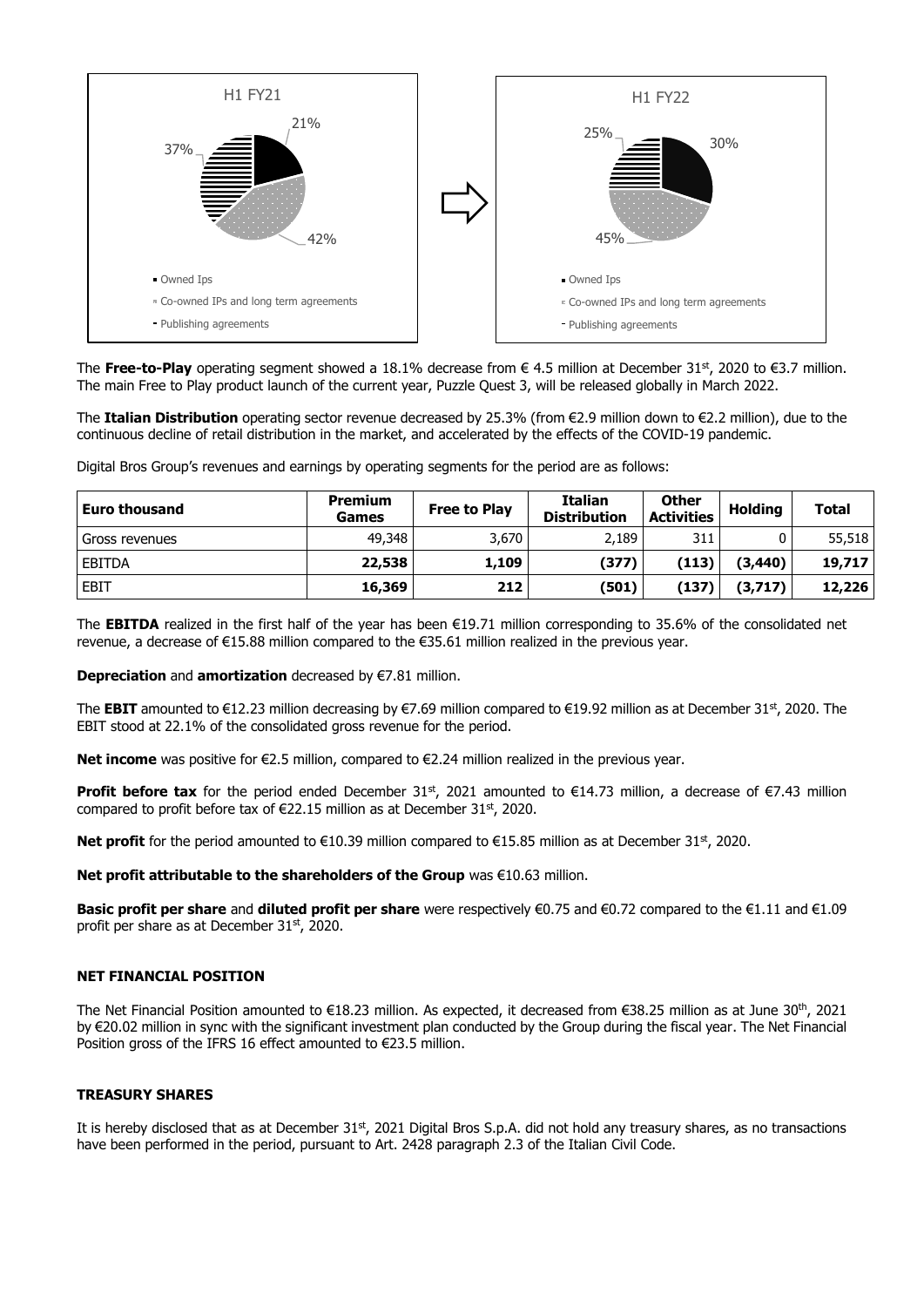#### **SIGNIFICANT EVENTS DURING THE PERIOD**

The most significant events during the period were as follows:

- On October 27th, 2021, the Shareholders' Meeting of Digital Bros Group approved the Financial Statements for the fiscal year 2020-2021, a dividend distribution of €0.18 per share and appointed Ernest & Young S.p.A. as the new external auditor for the 2022-2030 period, until the approval of the Financial Statements at June 30<sup>th</sup>, 2030;
- On November 30th, 2021, the Group announced the agreement between 505 Games S.p.A. and MercurySteam Entertainment S.L. for the co-publishing and development on a new videogame set for multiplatform release. The intellectual property (IP) of the game is co-owned by Digital Bros and MercurySteam Entertainment through the jointventure MSE & DB S.L. set up under the Spanish Law. The initial development investment amounts to Euro 27 million.

#### **SIGNIFICANT EVENTS OCCURRED AFTER DECEMBER 31ST, 2021**

No significant event, even in relation to external factors, occurred after the end of the period.

#### **BUSINESS OUTLOOK**

The Group will invest over €78 million in 22 intellectual properties developed by external studios. Further investments are conducted through the seven internal studios.

Most of the videogames currently under development will hit the market starting from the fiscal year 2023 onwards. In respect with the previous full fiscal year outlook, the Group expects a small drop in revenue without any significant launch of new products, but higher net operating margin (EBIT) thanks to the higher profitability of the back catalogue sales and fully-owned intellectual properties.

A breakdown of back catalogue and new releases revenue expected for the full fiscal year is provided below with previous years comparisons:



In sync with the significant investments planned for the period, the net financial position, which was positive €18 million at the end of the period, is expected to further decrease during the third quarter. Positive cash flow expected in the last quarter.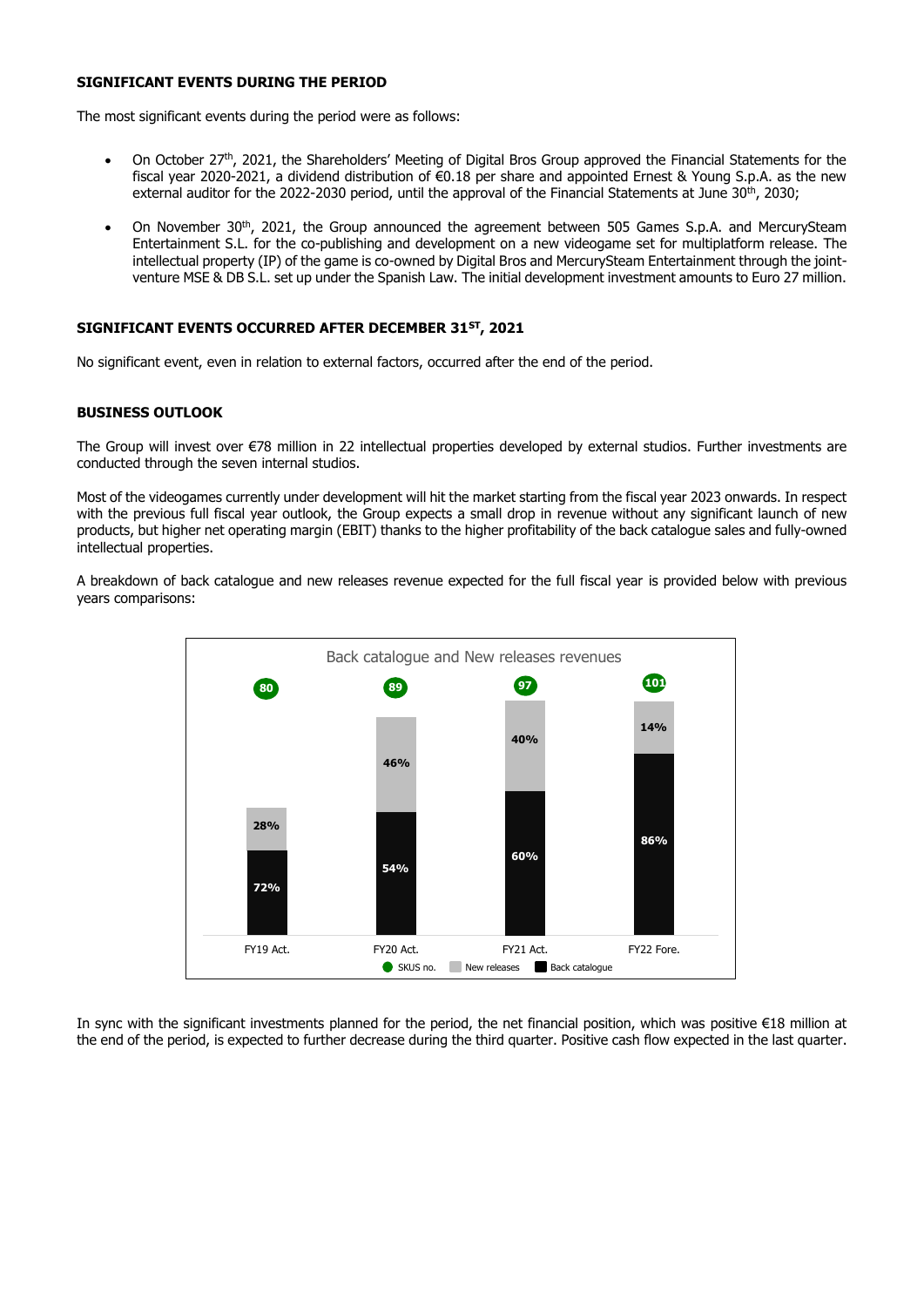#### **ART. 154-BIS OF THE "T.U.F."**

As required by paragraph 2, Art. 154-bis of the T.U.F., Digital Bros Group's Chief Financial Officer, Stefano Salbe, declares that the information contained in this press release corresponds to the Group's underlying documents, books, and accounting records.

This press release is available on the website[s www.digitalbros.com](http://www.digitalbros.com/) an[d www.1info.it](http://www.1info.it/) 

#### **DIGITAL BROS GROUP**

Listed on the Euronext STAR segment of Borsa Italiana, Digital Bros Group is a global company that has been operating since 1989 as a developer, publisher and distributor of videogames through its brand 505 Games. The Group distributes its contents on both retail and digital channels. Digital Bros Group is active around the world through its own direct operations in Italy, United States, UK, France, Spain, Germany, Czech Republic, China, Japan, Australia and Canada with approximately 330 employees.

For further information: **Digital Bros S.p.A. Stefano Salbe** CFO Tel. + 39 02 413031 [ir@digitalbros.com](mailto:ir@digitalbros.com)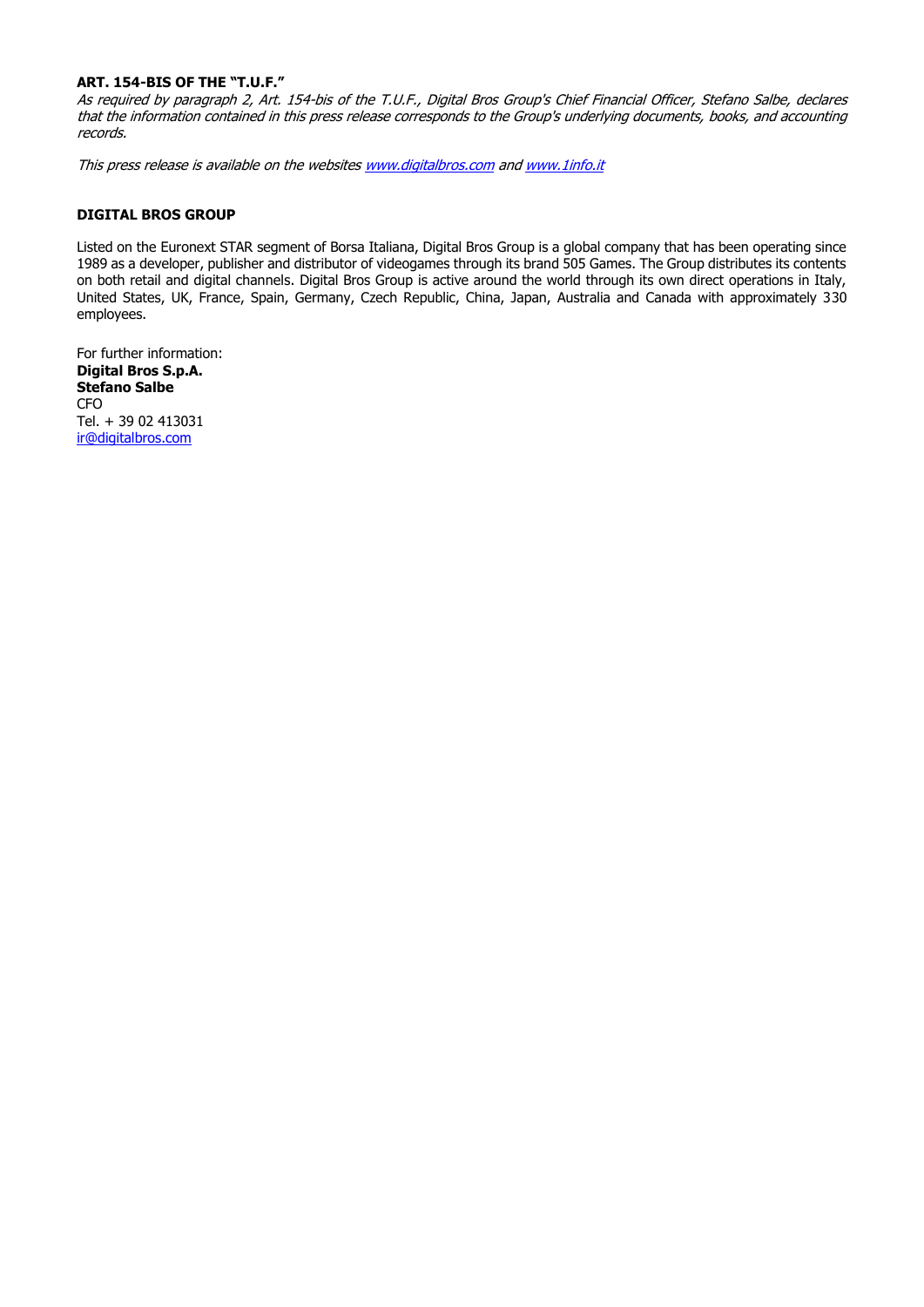# **FINANCIAL STATEMENTS**

## **DIGITAL BROS GROUP**

#### **Consolidated statement of financial position at December 31st , 2021**

|                | <b>Euro Thousand</b>                         | December 31st, 2021 | June 30th, 2021 | Change    |          |  |
|----------------|----------------------------------------------|---------------------|-----------------|-----------|----------|--|
|                |                                              |                     |                 |           |          |  |
|                | <b>Non-current Assets</b>                    |                     |                 |           |          |  |
|                | Property, plant and equiment                 | 9,141               | 8,198           | 943       | 11.5%    |  |
| 2              | Investment property                          | 0                   | 0               | 0         | 0.0%     |  |
| 3              | Intangible assets                            | 85,132              | 66,776          | 18,356    | 27.5%    |  |
| 4              | Equity investments                           | 8,835               | 11,190          | (2, 355)  | $-21.0%$ |  |
| 5              | Non-current receivables and other assets     | 6,663               | 5,089           | 1,574     | 30.9%    |  |
| 6              | Deferred tax assets                          | 12,892              | 11,644          | 1,248     | 10.7%    |  |
| $\overline{7}$ | Non-current financial activities             | 19,253              | 18,840          | 413       | 2.2%     |  |
|                | <b>Total non current assets</b>              | 141,916             | 121,737         | 20,179    | 16.6%    |  |
|                |                                              |                     |                 |           |          |  |
|                | <b>Current assets</b>                        |                     |                 |           |          |  |
| 8              | Inventories                                  | 4,994               | 5,708           | (714)     | $-12.5%$ |  |
| 9              | Trade receivables                            | 19,273              | 18,283          | 990       | 5.4%     |  |
| 10             | Tax receivables                              | 2,100               | 1,500           | 600       | 40.0%    |  |
| 11             | Other current assets                         | 19,600              | 19,279          | 321       | 1.7%     |  |
| 12             | Cash and cash equivalent                     | 28,052              | 35,509          | (7, 457)  | $-21.0%$ |  |
| 13             | Other financial assets                       | $\Omega$            | 0               | 0         | 0.0%     |  |
|                | <b>Total current assets</b>                  | 74,019              | 80,279          | (6, 260)  | $-7.8%$  |  |
|                |                                              |                     |                 |           |          |  |
|                | <b>TOTAL ASSETS</b>                          | 215,935             | 202,016         | 13,919    | 6.9%     |  |
|                |                                              |                     |                 |           |          |  |
|                | <b>Capital and reserves</b>                  |                     |                 |           |          |  |
| 14             | Share capital                                | (5,704)             | (5,704)         | 0         | 0.0%     |  |
| 15             | Reserves                                     | (21, 870)           | (23, 016)       | 1,146     | $-5.0%$  |  |
| 16             | Treasury shares                              | $\Omega$            | 0               | 0         | 0.0%     |  |
| 17             | Retained earnings                            | (90, 239)           | (82, 181)       | (8,058)   | 9.8%     |  |
|                | <b>Equity attributable to Parent Company</b> | (117, 813)          | (110, 901)      | (6, 912)  | 6.2%     |  |
|                | Equity attributable to minority shareholders | (1,078)             | (890)           | (188)     | 21.1%    |  |
|                | <b>Total Net equity</b>                      | (118, 891)          | (111,791)       | (7, 100)  | 6.4%     |  |
|                |                                              |                     |                 |           |          |  |
|                | <b>Non-current liabilities</b>               |                     |                 |           |          |  |
|                | 18 Employee benefits                         | (771)               | (719)           | (52)      | 7.2%     |  |
| 19             | Non-current provisions                       | (81)                | (81)            | 0         | 0.0%     |  |
| 20             | Other non-current payables and liabilities   | (4, 491)            | (5, 415)        | 924       | $-17.1%$ |  |
| 21             | Non-current financial liabilities            | (18, 844)           | (11, 694)       | (7, 150)  | 61.1%    |  |
|                | <b>Total non-current liabilities</b>         | (24, 187)           | (17,909)        | (6, 278)  | 35.1%    |  |
|                |                                              |                     |                 |           |          |  |
|                | <b>Current liabilities</b>                   |                     |                 |           |          |  |
| 22             | Trade payables                               | (40, 427)           | (47, 193)       | 6,766     | $-14.3%$ |  |
| 23             | Taxes payables                               | (13,031)            | (10,782)        | (2, 249)  | 20.9%    |  |
| 24             | Short term provisions                        | 0                   | 0               | 0         | 0.0%     |  |
| 25             | Other current liabilities                    | (9, 166)            | (9, 932)        | 766       | $-7.7%$  |  |
| 26             | Current financial liabilities                | (10, 233)           | (4, 409)        | (5,824)   | n.m.     |  |
|                | <b>Total net working capital</b>             | (72, 857)           | (72, 316)       | (541)     | 0.7%     |  |
|                | <b>TOTAL LIABILITIES</b>                     | (97, 044)           | (90, 225)       | (6, 819)  | 7.6%     |  |
|                |                                              |                     |                 |           |          |  |
|                | TOTAL NET EQUITY AND LIABILITIES             | (215, 935)          | (202, 016)      | (13, 919) | 6.9%     |  |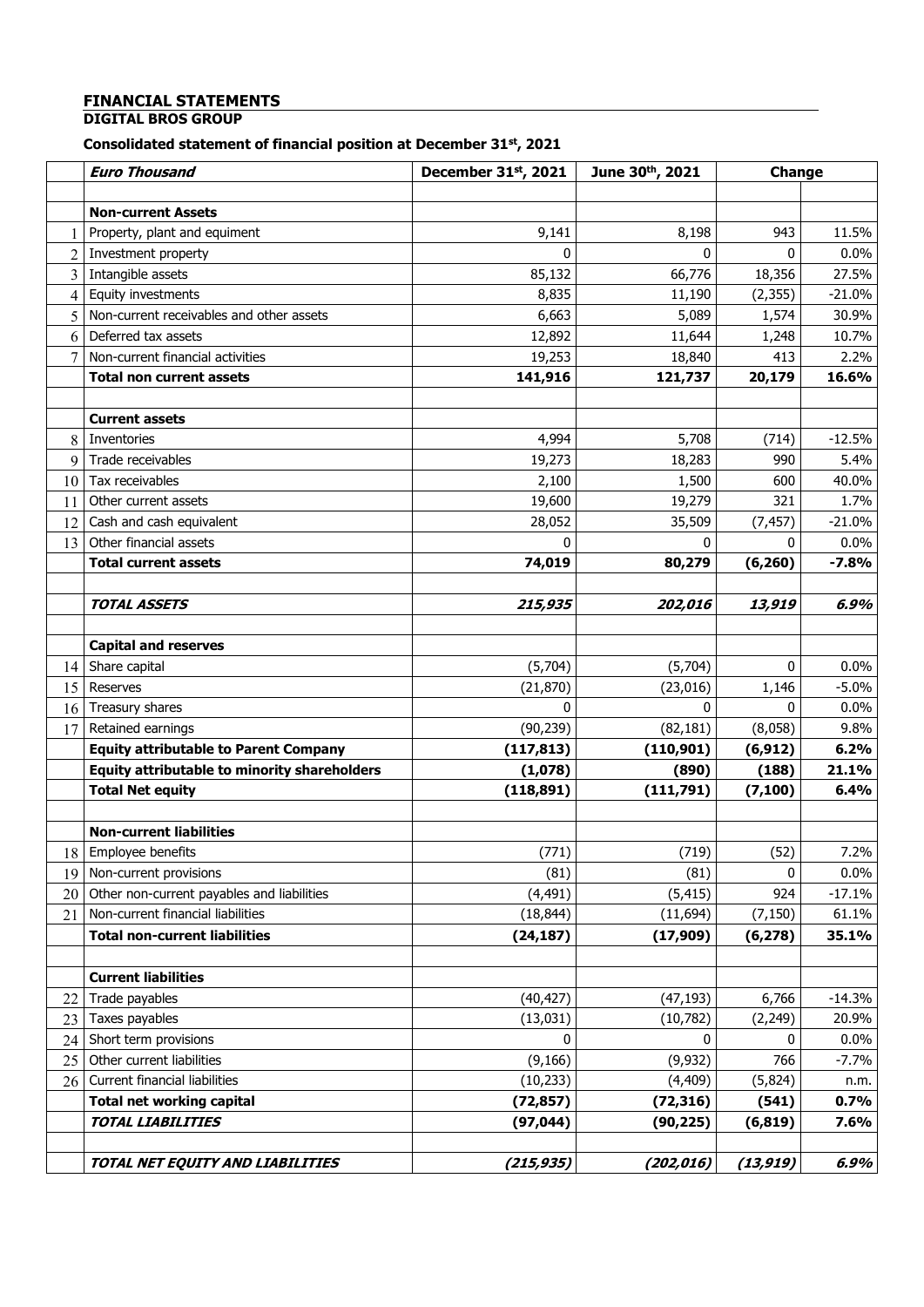## **Consolidated Income Statement at December 31st, 2021**

|                 | <b>Euro Thousand</b>                           |               | December 31st, 2021 |                | December 31st, 2020 | Change     |                     |
|-----------------|------------------------------------------------|---------------|---------------------|----------------|---------------------|------------|---------------------|
|                 |                                                |               |                     |                |                     |            |                     |
| 1               | Gross revenue                                  | 55,518        | 100.3%              | 82,381         | 101.8%              | (26, 863)  | $-32.6%$            |
| 2               | Revenue adjustments                            | (193)         | $-0.3%$             | (1, 437)       | $-1.8%$             | 1,244      | $-86.6%$            |
| 3               | <b>Net revenue</b>                             | 55,325        | 100.0%              | 80,944         | 100.0%              | (25, 619)  | $-31.7%$            |
|                 |                                                |               |                     |                |                     |            |                     |
| $\overline{4}$  | Purchase of products for resale                | (2,804)       | $-5.1%$             | (3,050)        | $-3.8%$             | 246        | $-8.1%$             |
| 5               | Purchase of services for resale                | (2,958)       | $-5.3%$             | (5,621)        | $-6.9%$             | 2,663      | $-47.4%$            |
| 6               | Royalties                                      | (13, 693)     | $-24.8%$            | (21, 368)      | $-26.4%$            | 7,675      | $-35.9%$            |
| 7               | Changes in inventories of finished products    | (714)         | $-1.3%$             | (515)          | $-0.6%$             | (199)      | 38.6%               |
| 8               | <b>Total cost of sales</b>                     | (20, 169)     | $-36.5%$            | (30, 554)      | $-37.7%$            | 10,385     | $-34.0%$            |
|                 |                                                |               |                     |                |                     |            |                     |
| 9               | Gross profit $(3+8)$                           | 35,156        | 63.5%               | 50,390         | 62.3%               | (15, 234)  | $-30.2%$            |
|                 |                                                |               |                     |                |                     |            |                     |
| 10              | Other income                                   | 5,155         | 9.3%                | 2,294          | 2.8%                | 2,861      | n.m.                |
|                 |                                                |               |                     |                |                     |            |                     |
| 11              | Costs for services                             | (4,205)       | $-7.6%$             | (5, 376)       | $-6.6%$             | 1,171      | $-21.8%$            |
| 12              | Rent and Leasing                               | (233)         | $-0.4%$             | (133)          | $-0.2%$             | (100)      | 74.8%               |
| 13              | Payroll costs                                  | (15, 502)     | $-28.0%$            | (10,960)       | $-13.5%$            | (4, 542)   | 41.4%               |
| 14              | Other operating costs                          | (654)         | $-1.2%$             | (610)          | $-0.8%$             | (44)       | 7.3%                |
| 15              | <b>Total operating costs</b>                   | (20, 594)     | $-37.2%$            | (17, 079)      | $-21.1%$            | (3, 515)   | 20.6%               |
|                 |                                                |               |                     |                |                     |            |                     |
|                 | <b>Gross operating margin (EBITDA)</b>         | 19,717        | 35.6%               | 35,605         | 44.0%               | (15, 888)  | $-44.6%$            |
|                 | $16(9+10+15)$                                  |               |                     |                |                     |            |                     |
|                 |                                                |               |                     |                |                     |            |                     |
| 17              | Depreciation and amortisation                  | (7, 591)<br>0 | $-13.7%$<br>0.0%    | (15, 400)<br>0 | $-19.0%$            | 7,809<br>0 | $-50.7%$            |
| 18              | Provisions                                     |               | $-0.1%$             |                | 0.0%<br>$-0.4%$     | 231        | $0.0\%$<br>$-79.9%$ |
| 19              | Asset impairment charge<br>Impairment reversal | (58)<br>158   | 0.3%                | (289)<br>0     | 0.0%                | 158        |                     |
| 20              | <b>Total depreciation, amortization and</b>    |               |                     |                |                     |            | n.m.                |
| 21              | impairment                                     | (7, 491)      | $-13.5%$            | (15, 689)      | $-19.4%$            | 8,198      | $-52.3%$            |
|                 |                                                |               |                     |                |                     |            |                     |
| 22              | Operating margin (EBIT) (16+21)                | 12,226        | 22.1%               | 19,916         | 24.6%               | (7,690)    | $-38.6%$            |
|                 |                                                |               |                     |                |                     |            |                     |
|                 | 23 Interest and finance income                 | 3,846         | 7.0%                | 4,594          | 5.7%                | (747)      | $-16.3%$            |
|                 | 24 Interest expense and finance costs          | (1,346)       | $-2.4%$             | (2, 357)       | $-2.9%$             | 1,011      | -42.9%              |
| 25              | Net interest income/(expense)                  | 2,500         | 4.5%                | 2,237          | 2.8%                | 263        | 11.8%               |
|                 |                                                |               |                     |                |                     |            |                     |
| 26 <sup>1</sup> | Profit/ (loss) before tax (22+25)              | 14,726        | 26.6%               | 22,153         | 27.4%               | (7, 427)   | $-33.5%$            |
|                 |                                                |               |                     |                |                     |            |                     |
| 27              | Current tax                                    | (4, 569)      | $-8.3%$             | (6,800)        | $-8.4%$             | 2,231      | $-32.8%$            |
| 28              | Deferred tax                                   | 233           | 0.4%                | 497            | 0.6%                | (264)      | -53.0%              |
| 29              | <b>Total taxes</b>                             | (4, 336)      | $-7.8%$             | (6, 303)       | $-7.8%$             | 1,967      | -31.2%              |
|                 |                                                |               |                     |                |                     |            |                     |
|                 | 30   Net profit/loss                           | 10,390        | 18.8%               | 15,850         | 19.6%               | (5,460)    | $-34.4%$            |
|                 | attributable to the shareholders of the Group  | 10,625        | 19.2%               | 15,890         | 19.6%               | (5, 265)   | $-33.1%$            |
|                 | attributable to minority shareholders          | (235)         | $-0.4%$             | (40)           | $0.0\%$             | (195)      | n.m.                |
|                 |                                                |               |                     |                |                     |            |                     |
|                 | <b>Earnings per share</b>                      |               |                     |                |                     |            |                     |
| 33 <sup>1</sup> | Total basic earnings per share (in Euro)       | 0.75          |                     | 1.11           |                     | (0.36)     | $-33.1%$            |
| 34 <sup>1</sup> | Diluted earnings per share (in Euro)           | 0.72          |                     | 1.09           |                     | (0.37)     | $-34.4%$            |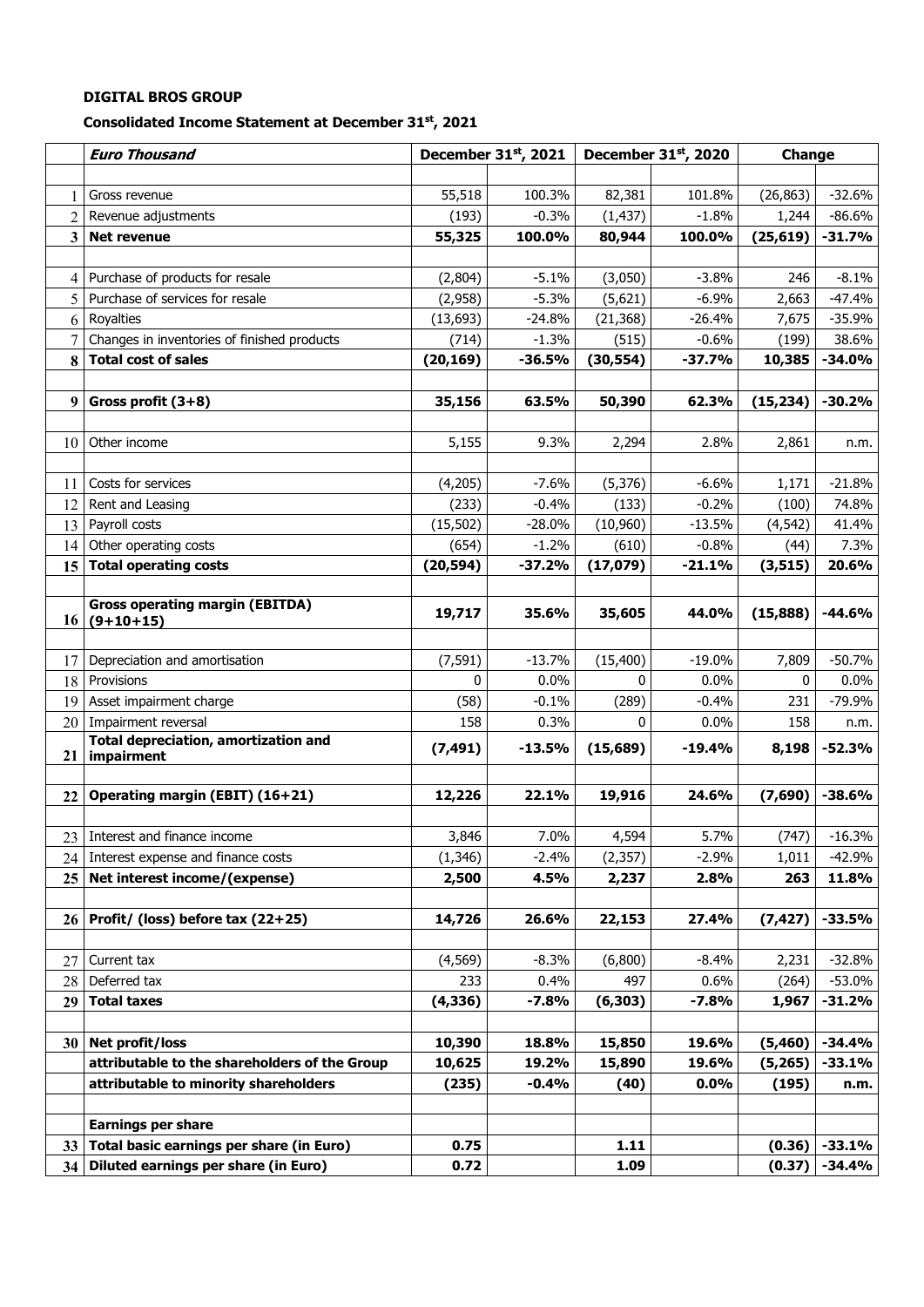## **Consolidated statement of comprehensive income at December 31st, 2021**

| <b>Euro Thousand</b>                                                                        | December 31st, 2021 | December 31st, 2020 | <b>Change</b> |
|---------------------------------------------------------------------------------------------|---------------------|---------------------|---------------|
| Profit (Loss) for the period (A)                                                            | 10,390              | 15,850              | (5, 460)      |
| Items that will not be subsequently recycled<br>through profit or loss (B)                  | 0                   | 0                   | $\mathbf o$   |
| Actuarial gain (loss)                                                                       | (20)                | (11)                | (9)           |
| Income tax relating to actuarial gain (loss)                                                | 5                   | 3                   | 2             |
| Exchange differences on translation of foreign<br>operations                                | 476                 | (529)               | 1,005         |
| Income tax relating to exchange differences on<br>translation of foreign operations         | 0                   | 0                   | $\Omega$      |
| Fair value measurement of shares designated as<br>"available for sale"                      | (2, 331)            | 1,480               | (3, 811)      |
| Tax effect regarding fair value measurement of shares<br>designated as "available for sale" | 559                 | (355)               | 914           |
| Items that will subsequently be recycled through<br>profit or loss (C)                      | (1, 311)            | 588                 | (1,899)       |
| Total other comprehensive income $D = (B)+(C)$                                              | (1, 311)            | 588                 | (1,899)       |
| Total comprehensive income (loss) (A)+(D)                                                   | 9,079               | 16,438              | (7, 359)      |
| Attributable to:                                                                            |                     |                     |               |
| <b>Shareholders of the Group</b>                                                            | 9,314               | 16,478              | (7, 164)      |
| <b>Minority shareholders</b>                                                                | (235)               | (40)                | (195)         |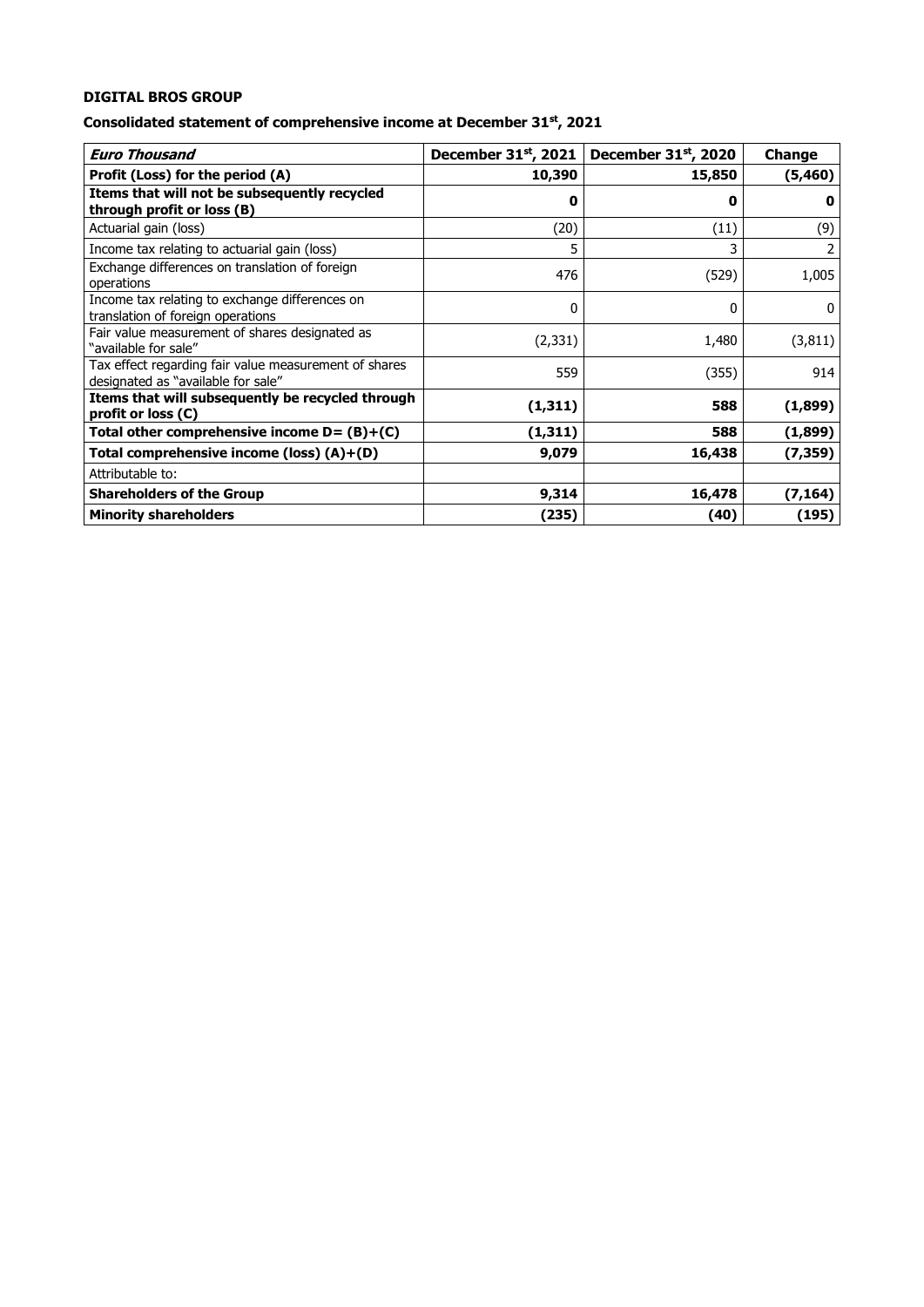#### **Consolidated Cash Flow Statement at December 31st , 2021**

|    | <b>Euro Thousand</b>                                                                 | December 31st, 2021   | December 31st, 2020 |
|----|--------------------------------------------------------------------------------------|-----------------------|---------------------|
|    |                                                                                      |                       |                     |
| А. | <b>Opening net cash/debt</b>                                                         | 35,509                | 8,527               |
|    |                                                                                      |                       |                     |
| В. | Cash flows from operating activities                                                 |                       |                     |
|    | Profit (loss) for the period                                                         | 10,390                | 15,850              |
|    | Depreciation, amortisation and non-monetary costs:                                   |                       |                     |
|    | Provisions and impairment losses                                                     | (58)                  | (284)               |
|    | Amortisation of intangible assets                                                    | 6,683                 | 14,495              |
|    | Depreciation of property, plant and equipment                                        | 908                   | 905                 |
|    | Net change in advance taxes                                                          | (1, 248)              | 126                 |
|    | Net change in employee benefit provisions                                            | 52                    | 35                  |
|    | Net change in other non-current liabilities                                          | (723)                 | 759                 |
|    | <b>SUBTOTAL B.</b>                                                                   | 16,004                | 31,886              |
|    |                                                                                      |                       |                     |
| C. | Change in net working capital                                                        |                       |                     |
|    | Inventories                                                                          | 714                   | 515                 |
|    | Trade receivables                                                                    | (937)                 | (1,627)             |
|    | Current tax assets                                                                   | (600)                 | 1,305               |
|    | Other current assets                                                                 | (321)                 | 10,028              |
|    | Trade payables                                                                       | (6,766)               | 362                 |
|    | Current tax liabilities                                                              | 2,249                 | 3,439               |
|    | Current provisions                                                                   | (0)                   | $\mathbf{0}$        |
|    | Other current liabilities                                                            | (766)                 | 182                 |
|    | Other non-current liabilities                                                        | (924)                 | (469)               |
|    | Non-current receivables and other assets                                             | (1, 574)              | 3,233               |
|    | <b>SUBTOTAL C.</b>                                                                   | (8, 925)              | 16,968              |
|    | Cash flows from investing activities                                                 |                       |                     |
| D. |                                                                                      |                       |                     |
|    | Net payments for intangible assets<br>Net payments for property, plant and equipment | (25, 039)<br>(1, 851) | (28, 816)<br>(933)  |
|    |                                                                                      | 2,360                 |                     |
|    | Net payments for non-current financial assets<br><b>SUBTOTAL D.</b>                  | (24, 530)             | (5, 146)            |
|    |                                                                                      |                       | (34, 895)           |
| Ε. | <b>Cash flows from financing activities</b>                                          |                       |                     |
|    | Capital increases                                                                    | $\mathbf{0}$          | 0                   |
|    | Changes in financial liabilities                                                     | 12,974                | (5,885)             |
|    | Changes in financial assets                                                          | (413)                 | (1, 595)            |
|    | <b>SUBTOTAL E.</b>                                                                   | 12,561                | (7, 480)            |
|    |                                                                                      |                       |                     |
| F. | <b>Changes in consolidated equity</b>                                                |                       |                     |
|    | Dividends distributed                                                                | (2, 567)              | (2, 139)            |
|    | Changes in treasury shares held                                                      | 0                     | 0                   |
|    | Increases (decreases) in other equity components                                     | 0                     | 0                   |
|    | <b>SUBTOTAL F.</b>                                                                   | (2, 567)              | (2, 139)            |
|    |                                                                                      |                       |                     |
| G. | Cash flow for the period (B+C+D+E+F)                                                 | (7, 457)              | 4,340               |
|    |                                                                                      |                       |                     |
| н. | Closing net cash/debt (A+G)                                                          | 28,052                | 12,867              |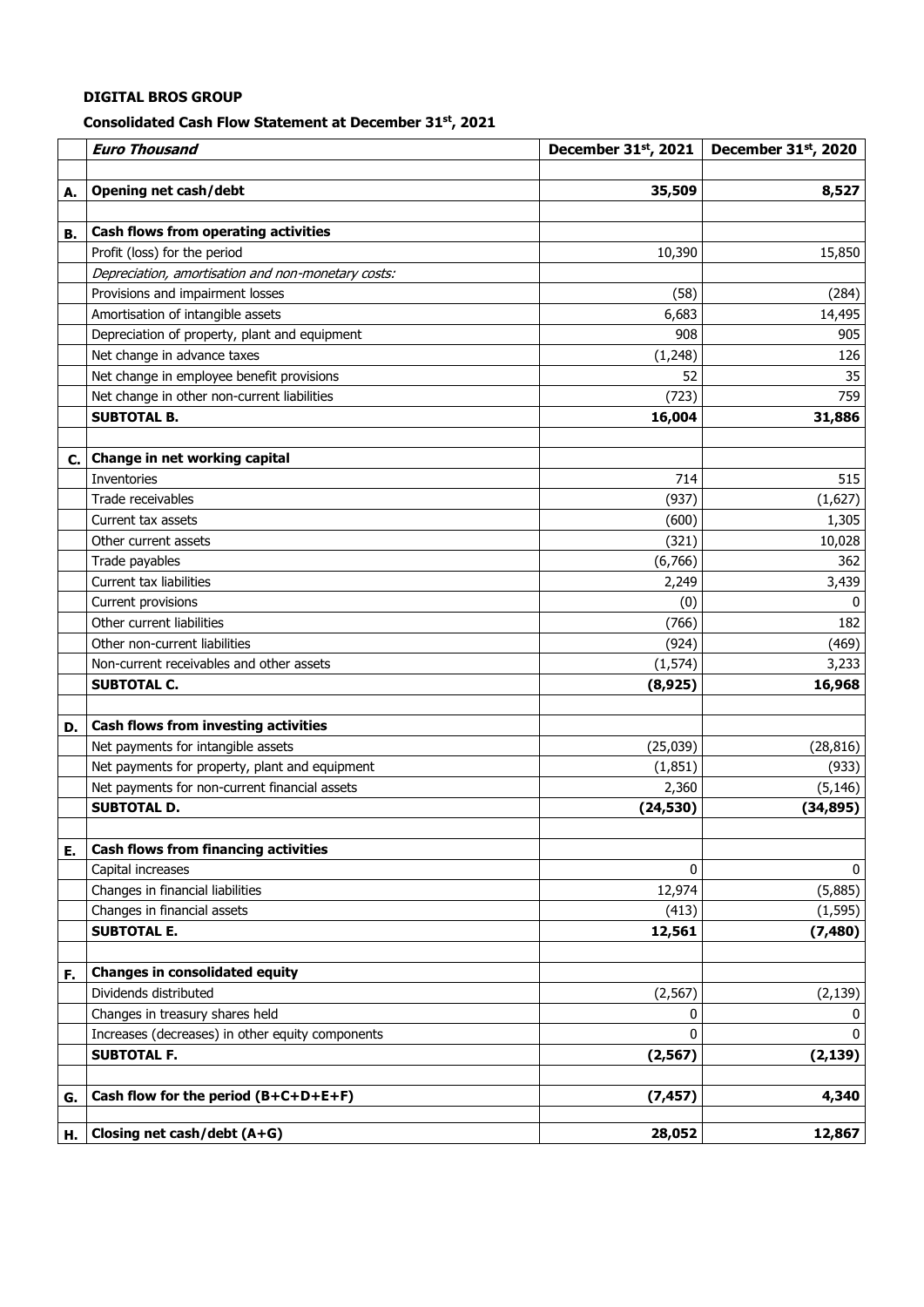## **Consolidated statement of changes in equity at December 31st, 2021**

| <b>Euro thousand</b>               | <b>Share</b><br>capital<br>(A) | Share<br>premium<br>reserve | Legal<br>reserve | IAS<br>transition<br>reserve | Translati<br>on<br>reserve | Other<br>reserve<br>s | <b>Total</b><br>reserves<br>(B) | Treas<br>ury<br>share<br>s(0) | Retaine<br>d<br>earning<br>s<br>(Accum<br>ulated<br>losses) | Profit<br>(Loss) for<br>the year | <b>Total</b><br>retaine<br>d<br>earning<br>s(D) | <b>Equity of</b><br>parent<br>company<br>sharehold<br>ers<br>$(A+B+C+$<br>D) | <b>Equity of</b><br>non-<br>controllin<br>g<br>interests | <b>Total</b><br>equity |
|------------------------------------|--------------------------------|-----------------------------|------------------|------------------------------|----------------------------|-----------------------|---------------------------------|-------------------------------|-------------------------------------------------------------|----------------------------------|-------------------------------------------------|------------------------------------------------------------------------------|----------------------------------------------------------|------------------------|
| Total on July 1st, 2020            | 5,704                          | 18,486                      | 1,141            | 1,367                        | (1, 416)                   | 1,382                 | 20,960                          | 0                             | 37,298                                                      | 14,990                           | 52,288                                          | 78,952                                                                       | 979                                                      | 79,931                 |
| Allocation of loss for the<br>year |                                |                             |                  |                              |                            |                       | 0                               |                               | 14,990                                                      | (14,990)                         | 0                                               | 0                                                                            | 0                                                        | 0                      |
| Dividend distribution              |                                |                             |                  |                              |                            |                       |                                 |                               | (2, 139)                                                    |                                  | (2, 139)                                        | (2, 139)                                                                     |                                                          | (2, 139)               |
| Other changes                      |                                |                             |                  |                              |                            | 164                   | 164                             |                               | 7                                                           |                                  | 7                                               | 171                                                                          |                                                          | 171                    |
| Comprehensive income<br>(loss)     |                                |                             |                  |                              | (529)                      | 1,117                 | 588                             |                               |                                                             | 15,890                           | 15,890                                          | 16,478                                                                       | (40)                                                     | 16,438                 |
| Total on December 31st,<br>2020    | 5,704                          | 18,486                      | 1,141            | 1,367                        | (1, 945)                   | 2,663                 | 21,712                          | 0                             | 50,156                                                      | 15,890                           | 66,046                                          | 93,462                                                                       | 939                                                      | 94,401                 |
| Total on July $1st$ , 2021         | 5,704                          | 18,486                      | 1,141            | 1,367                        | (1, 339)                   | 3,361                 | 23,016                          | 0                             | 50,156                                                      | 32,025                           | 82,181                                          | 110,901                                                                      | 890                                                      | 111,791                |
| Allocation of loss for the<br>year |                                |                             |                  |                              |                            |                       | 0                               |                               | 32,025                                                      | (32,025)                         | 0                                               | 0                                                                            | 0                                                        | 0                      |
| Dividend distribution              |                                |                             |                  |                              |                            |                       |                                 |                               | (2, 567)                                                    |                                  | (2, 567)                                        | (2, 567)                                                                     |                                                          | (2, 567)               |
| Other changes                      |                                |                             |                  |                              |                            | 165                   | 165                             |                               |                                                             |                                  | O                                               | 165                                                                          | 423                                                      | 588                    |
| Comprehensive income<br>(loss)     |                                |                             |                  |                              | 476                        | (1,787)               | (1, 311)                        |                               |                                                             | 10,625                           | 10,625                                          | 9,314                                                                        | (235)                                                    | 9,079                  |
|                                    |                                |                             |                  |                              |                            |                       |                                 |                               |                                                             |                                  |                                                 |                                                                              |                                                          |                        |
| Total on December 31st,<br>2021    | 5,704                          | 18,486                      | 1,141            | 1,367                        | (863)                      | 1,739                 | 21,870                          | $\mathbf 0$                   | 79,614                                                      | 10,625                           | 90,239                                          | 117,813                                                                      | 1,078                                                    | 118,891                |